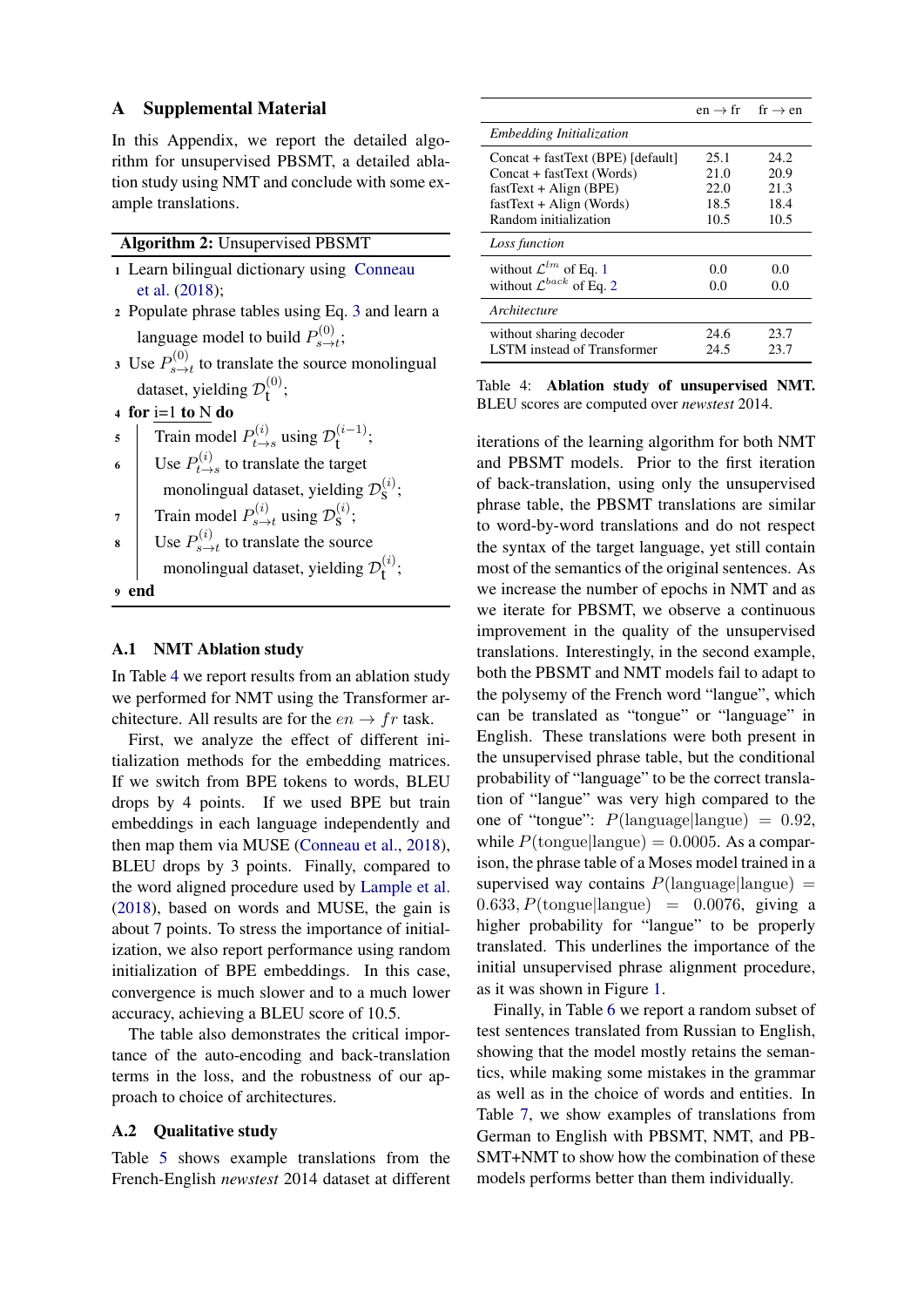| <b>Source</b>    | Je rêve constamment d'eux, peut-être pas toutes les nuits mais plusieurs fois par semaine c'est certain. |
|------------------|----------------------------------------------------------------------------------------------------------|
| NMT Epoch 1      | I constantly dream, but not all nights but by several times it is certain.                               |
| NMT Epoch 3      | I continually dream them, perhaps not all but several times per week is certain.                         |
| NMT Epoch 45     | I constantly dream of them, perhaps not all nights but several times a week it 's certain.               |
| PBSMT Iter. 0    | I dream of, but they constantly have all those nights but several times a week is too much."             |
| PBSMT Iter. 1    | I had dreams constantly of them, probably not all nights but several times a week it is large.           |
| PBSMT Iter. 4    | I dream constantly of them, probably not all nights but several times a week it is certain.              |
| <b>Reference</b> | I constantly dream of them, perhaps not every night, but several times a week for sure.                  |

| <b>Source</b> | La protéine que nous utilisons dans la glace réagit avec la langue à pH neutre.  |
|---------------|----------------------------------------------------------------------------------|
| NMT Epoch 1   | The protein that we use in the ice with the language to pH.                      |
| NMT Epoch 8   | The protein we use into the ice responds with language to pH neutral.            |
| NMT Epoch 45  | The protein we use in ice responds with the language from pH to neutral.         |
| PBSMT Iter. 0 | The protein that used in the ice responds with the language and pH neutral.      |
| PBSMT Iter. 1 | The protein that we use in the ice responds with the language to pH neutral.     |
| PBSMT Iter. 4 | The protein that we use in the ice reacts with the language to a neutral pH.     |
| Reference     | The protein we are using in the ice cream reacts with your tongue at neutral pH. |

| Source           | Selon Google, les déguisements les plus recherchés sont les zombies, Batman, les pirates et les sorcières.             |
|------------------|------------------------------------------------------------------------------------------------------------------------|
| NMT Epoch 1      | According to Google, there are more than zombies, Batman, and the pirates.                                             |
| NMT Epoch 8      | Google's most wanted outfits are the zombies, Batman, the pirates and the evil.                                        |
| NMT Epoch 45     | Google said the most wanted outfits are the zombies, Batman, the pirates and the witch.                                |
| PBSMT Iter. 0    | According to Google, fancy dress and most wanted fugitives are the bad guys, Wolverine, the pirates and their minions. |
| PBSMT Iter. 1    | According to Google, the outfits are the most wanted fugitives are zombies, Batman, pirates and witches.               |
| PBSMT Iter. 4    | According to Google, the outfits, the most wanted list are zombies, Batman, pirates and witches.                       |
| <b>Reference</b> | According to Google, the highest searched costumes are zombies, Batman, pirates and witches.                           |

Table 5: Unsupervised translations. Examples of translations on the French-English pair of *newstest* 2014 at different iterations of training. For PBSMT, we show translations at iterations 0, 1 and 4, where the model obtains BLEU scores of 15.4, 23.7 and 24.7 respectively. For NMT, we show examples of translations after epochs 1, 8 and 42, where the model obtains BLEU scores of 12.3, 17.5 and 24.2 respectively. Iteration 0 refers to the PBSMT model obtained using the unsupervised phrase table, and an epoch corresponds to training the NMT model on 500k monolingual sentences. At the end of training, both models generate very good translations.

| $Russian \rightarrow English$ |                                                                                                                   |
|-------------------------------|-------------------------------------------------------------------------------------------------------------------|
| Source                        | Изменения предусматривают сохранение льготы на проезд в общественном пассажирском транспорте.                     |
| <b>Hypothesis</b>             | The changes involve keeping the benefits of parking in a public passenger transportation.                         |
| Reference                     | These changes make allowances for the preservation of discounted travel on public transportation.                 |
| Source                        | Шесть из 10 республиканцев говорят, что они согласны с Трампом по поводу иммиграции.                              |
| Hypothesis                    | Six in 10 Republicans say that they agree with Trump regarding immigration.                                       |
| Reference                     | Six in 10 Republicans say they agree with Trump on immigration.                                                   |
| Source                        | . Меtcash пытается защитить свои магазины IGA от натиска Aldi в Южной Австралии и Западной Австралии              |
| Hypothesis                    | Metcash is trying to protect their shops IGA from the onslaught of Aldi in South Australia and Western Australia. |
| Reference                     | Metcash is trying to protect its IGA stores from an Aldi onslaught in South Australia and Western Australia.      |
| Source                        | В них сегодня работают четыре сотни студентов из столичных колледжей и вузов.                                     |
| <b>Hypothesis</b>             | Others today employs four hundreds of students from elite colleges and universities.                              |
| Reference                     | Four hundred students from colleges and universities in the capital are working inside of it today.               |

Table 6: Unsupervised translations: Russian-English. Examples of translations on the Russian-English pair of *newstest* 2016 using the PBSMT model.